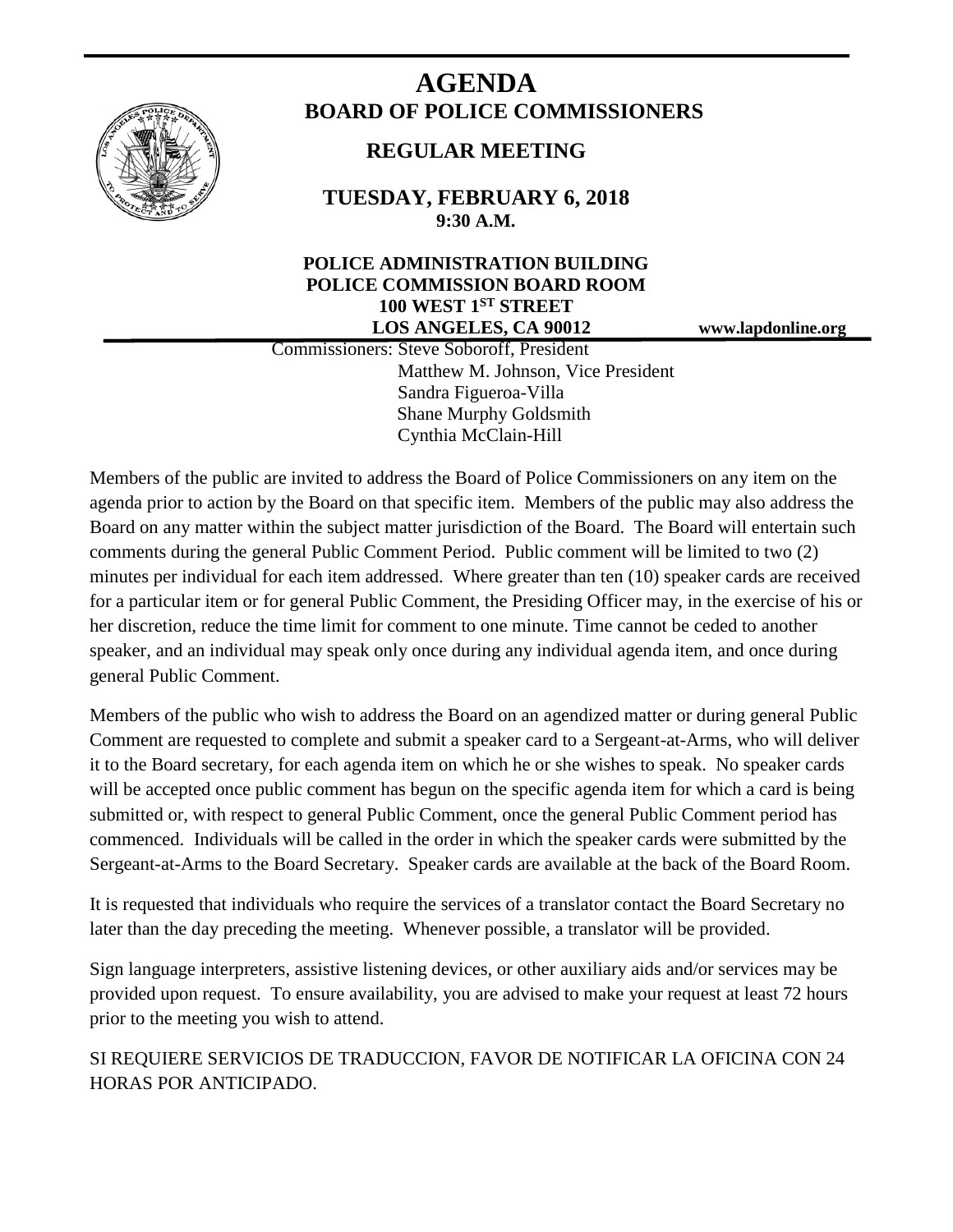#### 1. **CONSENT AGENDA ITEMS**

A. DEPARTMENT'S REPORT, dated January 31, 2018, relative to the personal expense statement of the Chief of Police Charlie Beck, for expenses incurred on January 24, 2018, through January 26, 2018, while attending the Major Cities Chiefs Association (MCCA) 2018, Winter Meeting, in Long Beach, California, as set forth.

[\[BPC #18-0055\]](http://www.lapdpolicecom.lacity.org/020618/BPC_18-0055.pdf)

Recommendation(s) for Board action:

APPROVE the Department's report.

B. DEPARTMENT'S REPORT, dated February 2, 2018, relative to the donation of six months of landscaping maintenance, valued at \$3,600.00, from the Olympic Boosters Association, for the benefit of Olympic Area, as set forth. [\[BPC #18-0056\]](http://www.lapdpolicecom.lacity.org/020618/BPC_18-0056.pdf)

Recommendation(s) for Board action:

APPROVE the Department's report and ACCEPT the donation.

C. DEPARTMENT'S REPORT, dated February 2, 2018, relative to a monetary donation in the amount of \$1,200.00, from the Los Angeles Philharmonic Association, to be utilized for food and recreational activities and events for the benefit of the South Traffic Division Cadet Program, as set forth. [\[BPC #18-0057\]](http://www.lapdpolicecom.lacity.org/020618/BPC_18-0057.pdf)

Recommendation(s) for Board action:

APPROVE the Department's report and ACCEPT the donation.

D. DEPARTMENT'S REPORT, dated January 31, 2018, relative to a monetary donation in the amount of \$1,000.00, from Mr. Wesley T. Buhrmester, to be utilized for food and recreational activities and events, for the benefit of the Rampart Area Cadet Program, as set forth. **IBPC #18-0058]** 

Recommendation(s) for Board action:

APPROVE the Department's report and ACCEPT the donation.

E. DEPARTMENT'S REPORT, dated January 31, 2018, relative to a monetary donation totaling \$120.00, from (Mr. Jerry Marvel \$100.00 and Mr. Donald Graham Jr. \$20.00), for the benefit of the Los Angeles Police Department Honor Guard, as set forth.

[\[BPC #18-0059\]](http://www.lapdpolicecom.lacity.org/020618/BPC_18-0059.pdf)

Recommendation(s) for Board action:

APPROVE the Department's report and ACCEPT the donation.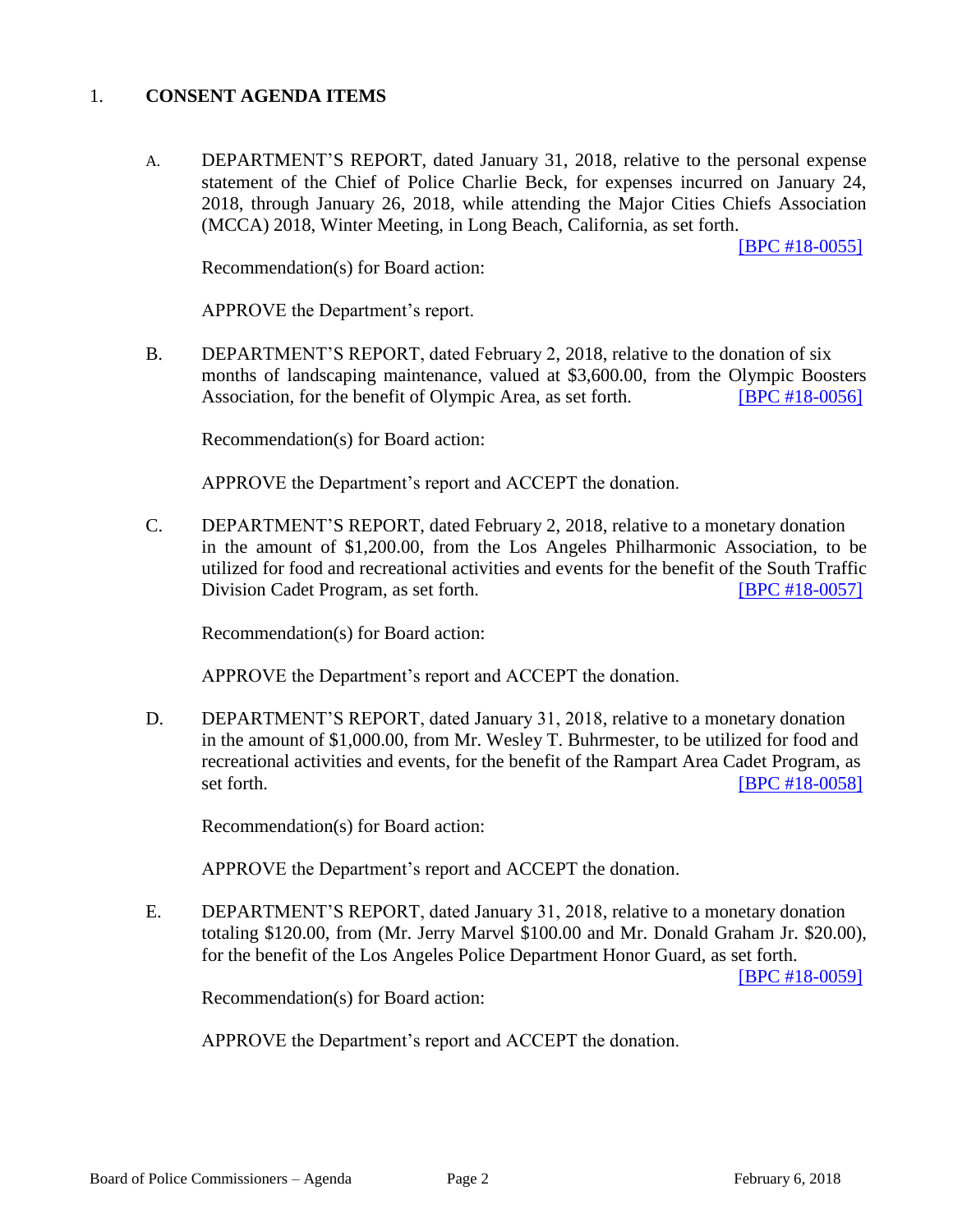## 2. **REGULAR AGENDA ITEMS**

- A. DEPARTMENT'S VERBAL PRESENTATION and DISCUSSION relative to the 2017 crime statistics for homicides.
- B. DEPARTMENT'S REPORT, dated January 31, 2018, relative to the report on Teams II  $/$  III, as set forth. **[\[BPC #18-0060\]](http://www.lapdpolicecom.lacity.org/020618/BPC_18-0060.pdf)**

Recommendation(s) for Board action:

APPROVE the Department's report.

## 3. **REPORT OF THE CHIEF OF POLICE**

- Significant Incidents and activities occurring during the period of January 30, 2018 through February 6, 2018
- Crime Statistics
- Recruitment/Reinstatement/Reassignment of Officers
- Department Personnel Strength

## 4. **PUBLIC COMMENT PERIOD**

#### **5. CLOSED SESSION ITEMS**

A. PUBLIC EMPLOYEE DISCIPLINE/DISMISSAL/RELEASE/PUBLIC EMPLOYEE PERFORMANCE EVALUATION. In-Custody Death (ICD), and Officer Involved Shooting (OIS). Government Code Section 54957.

|    | ICD $#013-17$<br>(Date of Occurrence $-2/12/17$<br><i>Involved Party – C.A. Gonzalez</i> )                                    | One Sergeant I<br>Five Police Officer II<br>One Police Officer I<br>One Reserve Officer |
|----|-------------------------------------------------------------------------------------------------------------------------------|-----------------------------------------------------------------------------------------|
|    | $OIS$ #014-17<br>(Date of Occurrence $-2/21/17$<br><i>Involved Party – 1 Male 18 yrs,</i><br>1 Male 15 yrs and 1 Male 13 yrs) | One Police Officer II                                                                   |
| 3. | OIS-Animal #031-17<br>(Date of Occurrence $-5/12/17$ )                                                                        | One Police Officer III<br>One Police Officer I                                          |

*The Board will reconvene in Open Session to announce its decisions, if any, regarding matters considered in Closed Session.*

#### **ADJOURNMENT**

Support materials relative to Open Session agenda items are available for public inspection in Room 134, Police Administration Building. The Board may consider matters of an emergency nature not appearing on the published agenda. Information on supplemental agenda items may be obtained by

Board of Police Commissioners – Agenda Page 3 February 6, 2018